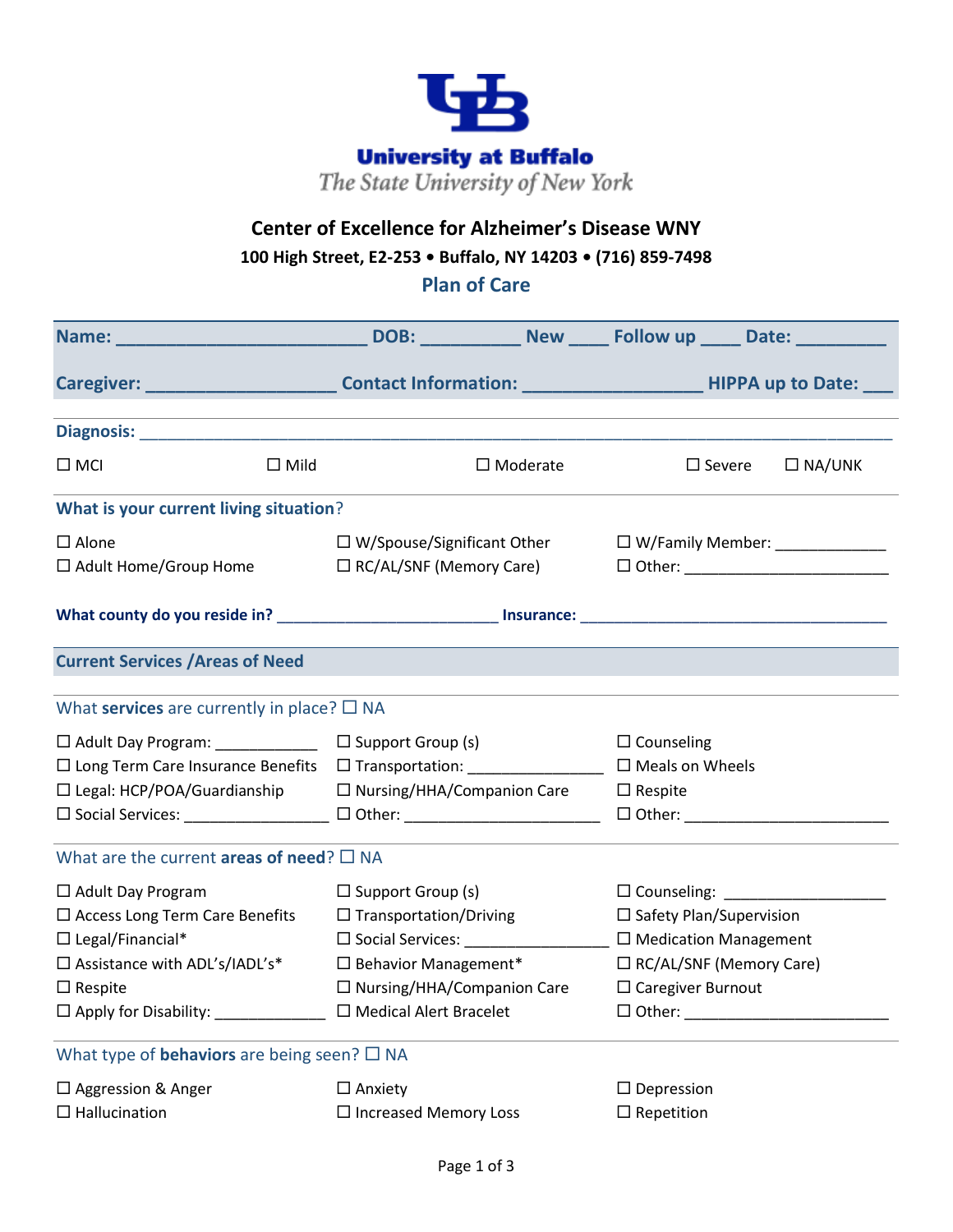| $\Box$ Sundowning<br>$\square$ Sleep Issues:                             |                                                                                             | $\Box$ Suspicion                                                        |  |  |  |  |  |
|--------------------------------------------------------------------------|---------------------------------------------------------------------------------------------|-------------------------------------------------------------------------|--|--|--|--|--|
| $\Box$ Agitation                                                         | $\Box$ Confusion                                                                            | $\Box$ Delusions                                                        |  |  |  |  |  |
| $\square$ Wandering                                                      | $\square$ Abusive<br>$\Box$ Other:                                                          |                                                                         |  |  |  |  |  |
| When are the <b>behaviors</b> occurring? $\square$ NA                    |                                                                                             |                                                                         |  |  |  |  |  |
| $\Box$ Morning                                                           | $\Box$ Afternoon/Sundowning                                                                 | $\Box$ Evening<br>$\Box$ Other:                                         |  |  |  |  |  |
| $\Box$ Transition or Trigger points                                      | $\Box$ Overnight                                                                            |                                                                         |  |  |  |  |  |
| What hasn't worked? $\square$ NA                                         | What techniques, have been put in place that are working to deal with any of the behaviors? |                                                                         |  |  |  |  |  |
| Are there legal/financial areas of need? $\square$ NA                    |                                                                                             |                                                                         |  |  |  |  |  |
| $\Box$ Health Care Proxy                                                 | □ Power of Attorney<br>$\Box$ Guardianship                                                  |                                                                         |  |  |  |  |  |
| $\Box$ Financial Planning                                                | $\Box$ Eldercare Attorneys                                                                  | $\square$ Estate Planning                                               |  |  |  |  |  |
| Is assistance required with any ADL's or IADL's? $\square$ NA            |                                                                                             |                                                                         |  |  |  |  |  |
| $\Box$ Communication                                                     | $\Box$ Cooking                                                                              | $\Box$ Eating                                                           |  |  |  |  |  |
| $\Box$ Incontinence                                                      | $\Box$ Dressing<br>$\square$ Bathing                                                        |                                                                         |  |  |  |  |  |
| $\Box$ Grooming                                                          | $\Box$ Medication Management                                                                | $\Box$ Driving                                                          |  |  |  |  |  |
| $\Box$ Housekeeping                                                      | $\square$ Finances                                                                          |                                                                         |  |  |  |  |  |
| <b>Additional Patient/Care Partners Areas of Concerns:</b>               |                                                                                             |                                                                         |  |  |  |  |  |
| <b>Patient</b> Identified Areas of Need: $\Box$ NA                       |                                                                                             |                                                                         |  |  |  |  |  |
| Care Partner Identified Areas of Need: $\square$ NA                      |                                                                                             |                                                                         |  |  |  |  |  |
| <b>Referrals</b>                                                         |                                                                                             |                                                                         |  |  |  |  |  |
|                                                                          |                                                                                             |                                                                         |  |  |  |  |  |
| Referrals given to the family on the following $\square$ NA              |                                                                                             |                                                                         |  |  |  |  |  |
| $\Box$ Alzheimer's Association (WNYACC)                                  | $\Box$ Office for the Aging (WNYACC)<br>$\Box$ Catholic Charities (WNYACC)                  |                                                                         |  |  |  |  |  |
| $\Box$ Respite                                                           | $\Box$ Adult Day Programs                                                                   | $\Box$ Behavior Management                                              |  |  |  |  |  |
| $\square$ Support Group (s)/Counseling<br>$\Box$ RC/AL/SNF (Memory Care) | $\Box$ Geriatric Case Manager<br>□ Disability (SSI/SSDI/Short/Long)                         | □ Legal/Financial Services: _________<br>$\Box$ Supervision/Safety Plan |  |  |  |  |  |
| $\Box$ Transportation                                                    | $\Box$ VA Services                                                                          | $\Box$ Meals on Wheels                                                  |  |  |  |  |  |
| $\Box$ Hospice                                                           | $\Box$ Nursing/HHA/Companion Care                                                           | $\Box$ Medical Alert Bracelet/Lifeline                                  |  |  |  |  |  |
| $\Box$ Interested in Clinical Trials                                     |                                                                                             |                                                                         |  |  |  |  |  |
|                                                                          |                                                                                             |                                                                         |  |  |  |  |  |